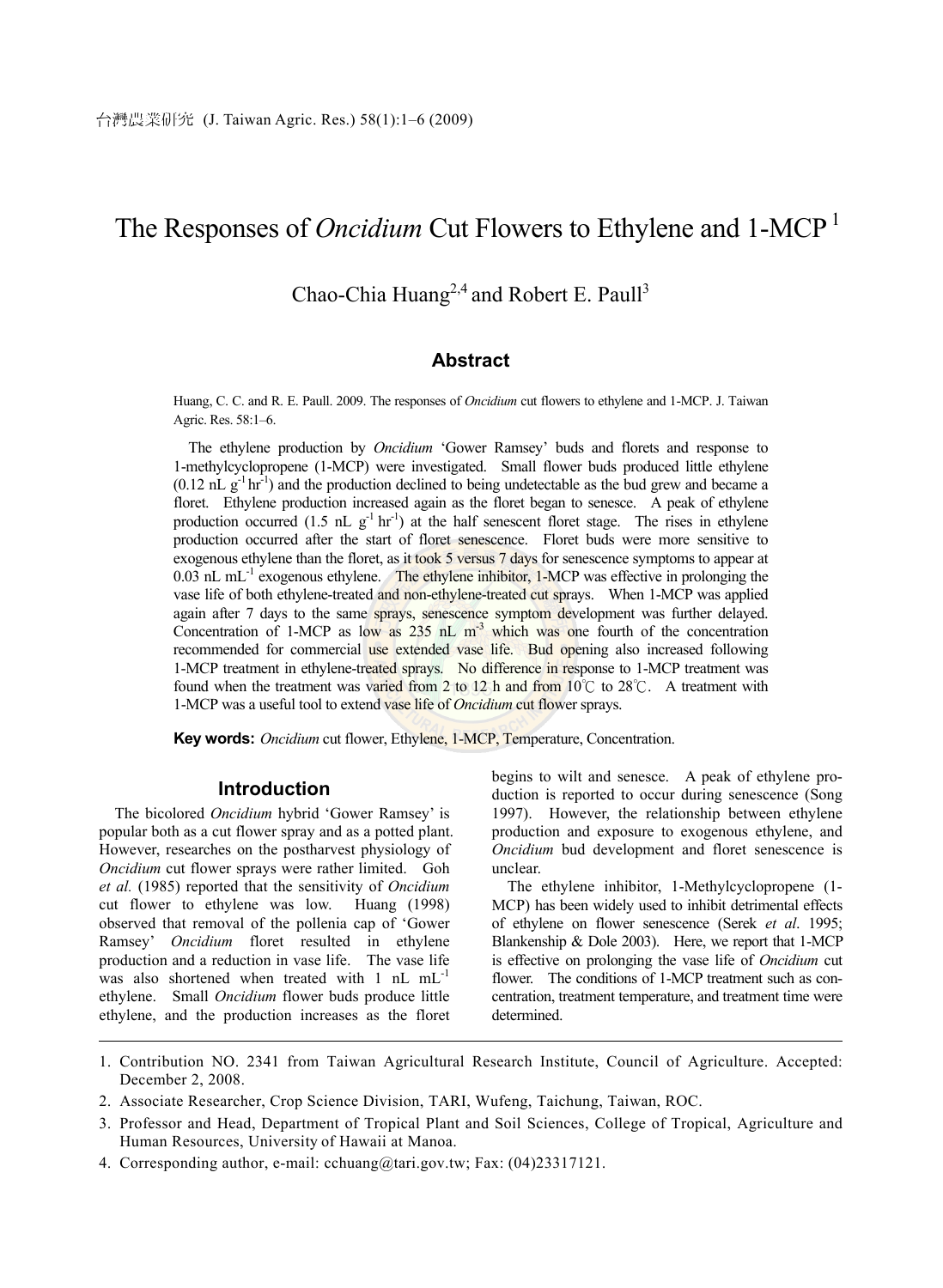#### **Materials and Methods**

#### **Plant Material**

'Gower Ramsey' *Oncidium* sprays were obtained on the day of harvest direct from growers. The flower buds and florets were cut from the inflorescence and sorted into 10 different developmental stages. Buds were sorted into 5 stages of development from very small to large buds: Stage 1: buds had a diameter between 3.5 to 4.5 mm, Stage 2: 4.5 to 5.5 mm, Stage 3: 7.5 to 9.5 mm, Stage 4: 9.5 to 11.0 mm, and Stage 5: 12.5 to 15.5 mm. Floret developmental stages were ranked from 6 to 10 for florets that were partially open to the full open stage. Floret senescence was ranked from 10: full open with no senescence symptoms, 8: start of senescence, 4: half senesced, 2: senesced, and, 0: complete senescence and abscised.

#### **Ethylene Production**

The ethylene production rates of buds or florets at various stages were measured. Five buds or florets of the same stage were sealed in a small flask (20 mL for buds, 50 mL for florets). The flash head-space ethylene concentration was analyzed after 4 h by a gas chromatograph. Five replications were taken for each measurement. In measuring the daily ethylene production rates of buds at stage 5 or open florets, the buds or florets were removed from the spray and kept in distilled water. Ethylene production was determined every day by sealing each bud or floret in a small vial and analyzed as previously described.

#### **Ethylene Treatment**

Individual spray stems were held in a small test tube (12 mL) with distilled water. Sprays were treated with 0, 0.01, 0.03, 0.05, and 0.1 nL mL $^{-1}$  ethylene for 1, 3, 5, 7 d at 20℃, then held at 20℃. The vase life of buds was considered as terminated when the buds became yellow, brown or abscised. The vase life of florets was considered as terminated when the florets had senesced with a score of 5 or lower. Another group of sprays was continuously treated with ethylene.

#### **1-methylcyclopropene Treatment**

Cut florets and sprays were sealed in a  $1 \text{ m}^3$  container at 20℃. Before sealing 1-MCP (EthylBloc, Floralife, Inc., Walterboro, South Carolina) was added at a concentration of 0, 235, 470, and 940 nL  $\text{m}^3$ . The sprays were fumigated with 1-MCP for 4 h. On the second day after 1-MCP fumigation, the sprays were treated with  $0.5$  nL mL $^{-1}$  ethylene for 48 h, then held at 23℃ to 28℃. The vase life of flower sprays was considered as terminated when half of the buds or florets had wilted.

Another group of cut sprays was treated with 940 nL m<sup>-3</sup> 1-MCP at 10℃, 20℃, and 28℃ for 2, 6, 8, and 12 h. These sprays were then treated with  $0.5$  nL mL<sup>-1</sup> exogenous ethylene for 24 h after the 1-MCP treatment. In another experiment, 10 sprays were untreated, 10 sprays received 940 nL  $m<sup>-3</sup>$  1-MCP for 6 h on day 0, and, the final 10 sprays were treated twice with 1-MCP the first time on day 1 and retreated again on day 7.

#### **Results**

#### **Ethylene Production**

Small *Oncidium* flower buds at stage 1 produced relatively high amounts of ethylene compared to larger buds (Fig. 1A). No ethylene was detected when the bud developed larger to stage 3 or higher. Fully opened florets did not produce any ethylene, but began to produce ethylene when the floret began to wilt with a peak occurred at the half senescence stage (Fig. 1B).

Buds removed from the spray at stage 5 developed into fully opened florets in 4 to 5 d (Fig. 2A), then began to senesce and wilt slowly. The bud did not produce ethylene until 9 d after removal (Fig. 2C). The ethylene



**Fig. 1.** Ethylene production by individual 'Gower Ramsey' *Oncidium* flower bud at different stages of development (A) and during floret senescence (B). Bud development stages were from 1 to 5, with very small buds being 4.0 mm in diameter to large buds at 14.0 mm in diameter: Floret senescence score of 8 represented a floret that had started to wilt while a score of 4 represented half senescence, and, a score of 2 represented full senescence. Each data point was the mean  $\pm$ SE,  $n = 5$ .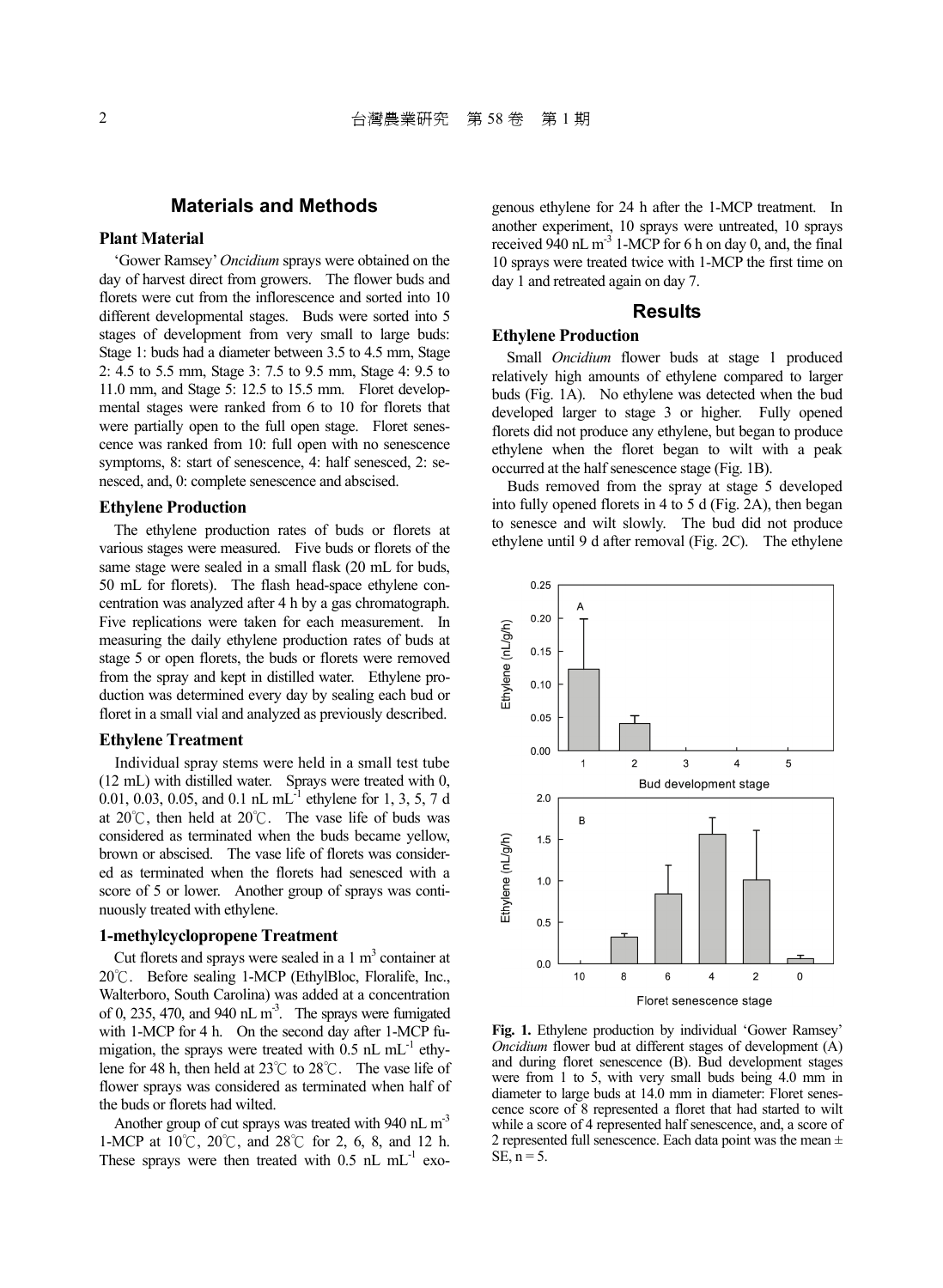production reached a peak about 1 d later. Fully opened florets began to wilt 4 to 6 d after removal from the spray (Fig. 2B), and ethylene production started to increase 3 d later (Fig. 2D). The ethylene production reached a peak on the  $10<sup>th</sup>$  day after floret removal while the floret was about half senescence. No ethylene production was detected from fully opened florets for 7 d after the floret was removed from the flower spray (Fig. 2D).

#### **The Effect of Ethylene Treatment**

The vase life of flower buds was not affected by a 0.01 nL mL<sup>-1</sup> exogenous ethylene treatment (Fig. 3A to  $3E$ ) but was shortened following exposure to 0.05 nL mL-1 and 0.1 nL mL<sup>-1</sup> ethylene for  $\overline{3}$  d (Fig. 3B) and 0.03 nL mL<sup>-1</sup> for 5 d (Fig. 3C). The vase life of florets was also not affected by exposure to  $0.01$  nL mL<sup>-1</sup> ethylene (Fig. 3F to 3J) but was shortened by  $0.1$  nL mL<sup>-1</sup> for 3 d (Fig. 3G), 0.05 nL mL $^{-1}$  for 5 d (Fig. 3H) and 0.03 nL mL $^{-1}$  ethylene treatment for 7 d (Fig. 3I).

#### **1-MCP Treatment**

The 1-MCP treated flower sprays had a vase life of about 8 d while the untreated control was 3 d (Table 1). The effect of 1-MCP on vase life, at  $235$  nL m<sup>-3</sup>, one fourth of the commercial recommended concentration,

was similar to that of full concentration 940 nL  $m<sup>-3</sup>$ . The vase lives of floret as well as buds were all prolonged with 1-MCP treatment. Bud opening was 57% in 1-MCP treatment while it was 5% in the control.

Florets began to abscise from the stem 5 d after harvest (Fig. 4). Sprays treated with 1-MCP showed an initial loss of 10% of the florets, then the rate of abscission slowed for 3 d before increasing again. Sprays that were treated with 1-MCP on days 0 and 7, had 5 additional days of delayed floret abscission. The rate of floret drop for 1-MCP treated sprays was similar to that of the untreated control sprays, only with a slight delay. Sprays treated on day 0 and again on day 7 had about 12 d usable vase life with less than 10% floret drop while the untreated control sprays had lost about 60% of their florets (Fig. 4).

The vase life of sprays treated with 1-MCP at 10℃, 20°C, or  $28^\circ$ C for 2 h, 6 h, or 12 h were similar (Table 2). All 1-MCP treated flowers had up to 12 d vase life while the vase life of the untreated flowers was 5 d.

#### **Discussion**

Ethylene produced by small flower buds had been suggested as a growth inhibitor and slowed the bud growth in morning glory (Raab & Koning 1987). Small



**Fig. 2.** Relationship between stage of bud development (A) and floret senescence (B) of 'Gower Ramsey' *Oncidium* and bud (C) and floret (D) ethylene production. Buds were cut at Stage 5 and florets cut at Stage 10 then kept in water at 20℃. Floret buds were ranked from 5 to 10 as to stage of opened floret development, and florets from 1 to 10 as to degree of senescence; from no senescence to fully senesced. Each data point was the mean  $\pm$  SE, n = 5.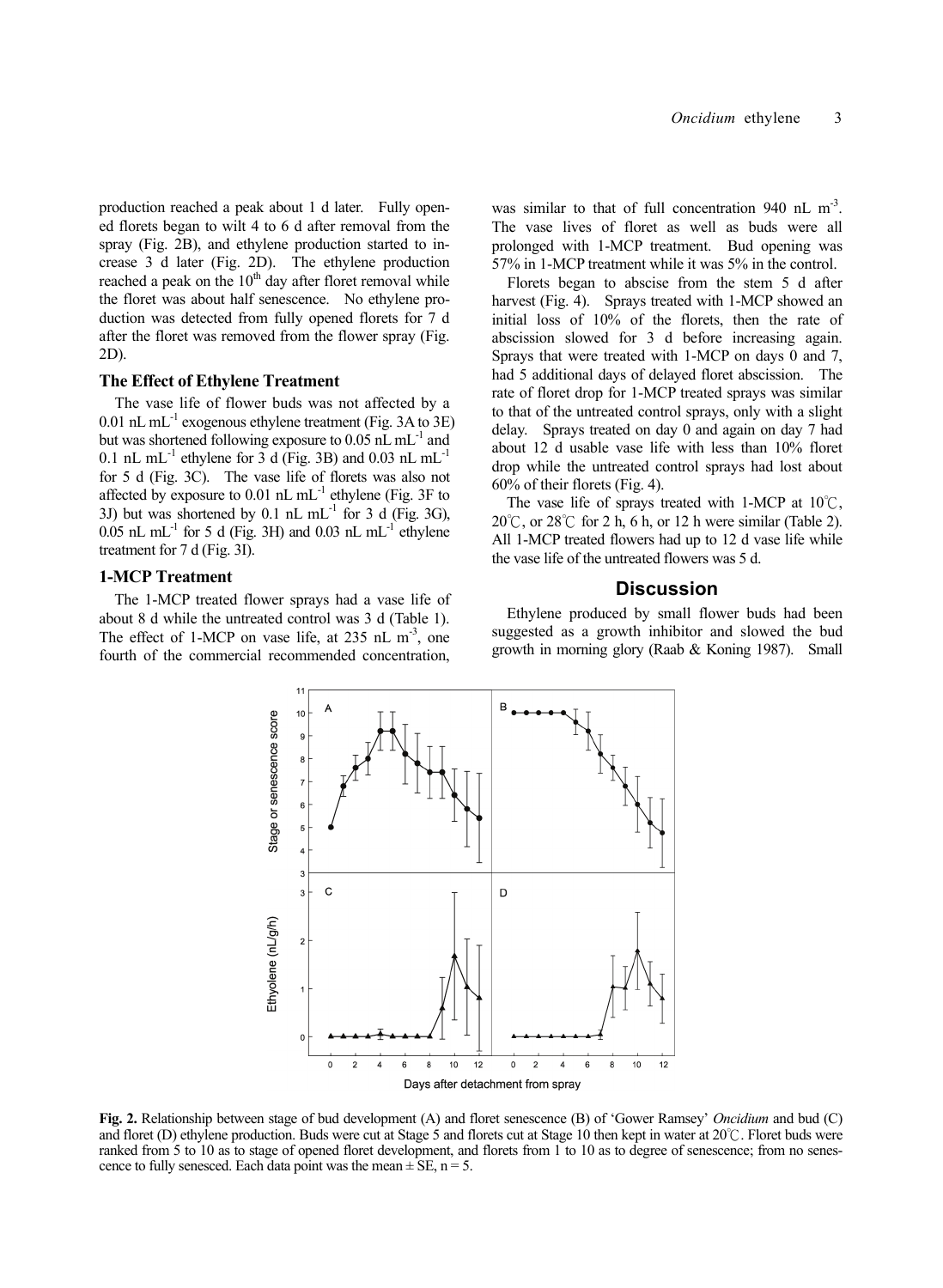

**Fig. 3.** The effect of exogenous ethylene treatment at different concentrations from 0 to 0.1 nL mL<sup>-1</sup> and durations from 1 day to continuous presence on the vase life of 'Gower Ramsey' *Oncidium* flower buds (A to E) and florets (F to J). Each data point was the mean  $\pm$  SE, n = 10.

**Table 1.** Effect of 1-MCP at various concentrations on the vase life of 'Gower Ramsey' *Oncidium* cut flower. The cut flower sprays were treated with  $0.5$  nL mL<sup>-1</sup> ethylene for 48 hours after 1-MCP treatment

| 1-MCP concentration<br>$(nL m-3)$ | Spray vase Life<br>$(\text{day})^z$ | Floret life<br>$\text{(day)}$ | Bud life<br>(day) | Bud opening<br>$(\%)$ |
|-----------------------------------|-------------------------------------|-------------------------------|-------------------|-----------------------|
| $\theta$                          | $3.0 \pm 0.0$                       | $2.9 \pm 0.2$                 | $1.0 \pm 0.0$     | $5.0 \pm 7.8$         |
| 235                               | $8.0 \pm 1.1$                       | $7.3 \pm 0.8$                 | $12.0 \pm 1.3$    | $57.3 \pm 10.0$       |
| 470                               | $8.4 \pm 0.9$                       | $7.8 \pm 0.4$                 | $13.6 \pm 2.5$    | $56.6 \pm 9.7$        |
| 940                               | $8.5 \pm 0.8$                       | $8.1 \pm 0.8$                 | $14.0 \pm 2.2$    | $59.8 \pm 14.7$       |

<sup>z</sup> Each data was the mean  $\pm$  SE, n = 10.



**Fig. 4.** The effect of treating sprays with 1-MCP immediately after harvest ( $\triangle-\triangle$ ) and again 7 days after harvest ( $\circ$ — $\circ$ ) on floret drop compared to the control (+—+). Each data point on floret drop compared to the control  $(+)$ . was the mean, the error bar  $\pm$  SE, n = 5.

*Oncidium* flower buds (4 to 5 mm in diameter) produced a small amount ethylene (Fig. 1A) and the production declined as the buds grew bigger. The ethylene production was not detectable as the bud grew from 8 to 14 mm (diameter), therefore it is likely that ethylene has little role in the bud growth. A similar ethylene production pattern has been reported for *Phalaenopsis* flower buds (Lin 1988).

Florets produced relatively high amounts of ethylene as they began to wilt and senesce (Fig. 1B  $\&$  2). Ethylene production reached a peak then declined as the floret wilted. Similar phenomena have been observed in *Cattelyia*, *Dendrobium*, and *Phalaenopsis* flowers (Goh *et al*. 1985; Huang *et al*. 1997; Nair & Fong 1987). In *Cattelyia* and *Phalaenopsis* flower, ethylene production increased before the start of flower senescence (Goh *et al.* 1985; Huang *et al*. 1997). Ethylene was proposed in these reports to be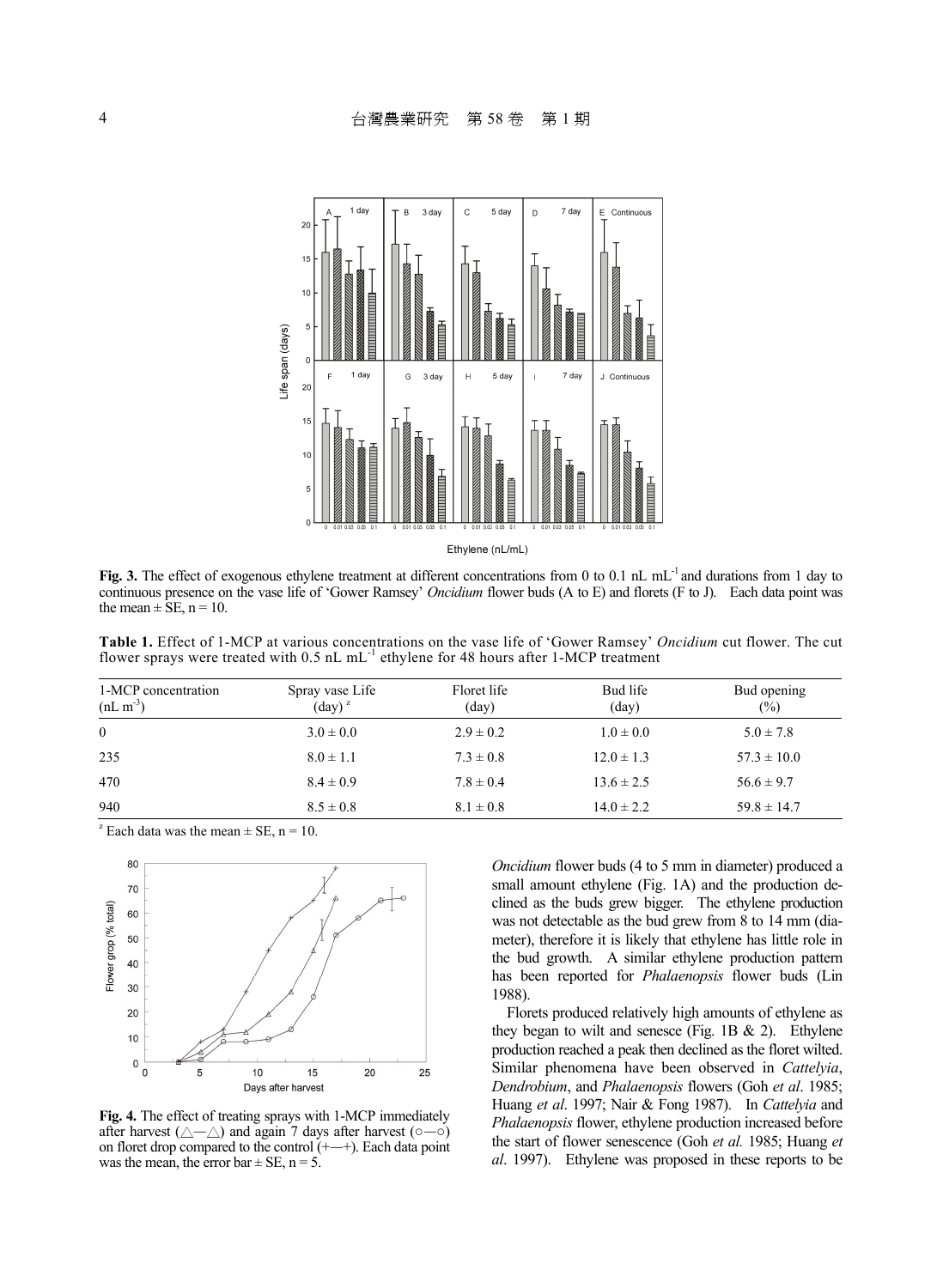Table 2. Effect of temperature and time of 1-MCP treatment on the vase life of 'Gower Ramsey' Oncidium cut<br>flower. The cut sprays were treated with 0.5 nL mL<sup>-1</sup> ethylene for 24 h after the 1-MCP treatment. The vase life o control was  $5.2 \pm 1.0$  days

|                             | Time $(h)^{z}$ |                |                |                |  |
|-----------------------------|----------------|----------------|----------------|----------------|--|
| Temperature $(\mathcal{C})$ |                |                |                | 12             |  |
| 10                          | $10.8 \pm 1.8$ | $10.3 \pm 1.2$ | $9.5 \pm 1$    | $9.8 \pm 1.0$  |  |
| 20                          | $10.5 \pm 1.3$ | $10.3 \pm 1.3$ | $10.5 \pm 1.3$ | $9.7 \pm 0.9$  |  |
| 28                          | $11.0 \pm 1.5$ | $11.6 \pm 1.4$ | $10.3 \pm 0.7$ | $10.8 \pm 1.0$ |  |

<sup>z</sup> Each data was the mean  $\pm$  SE, n = 10.

an inducer of flower senescence. However, the rise in ethylene production by *Oncidium* florets always occurred later than the start of floret senescence and therefore as a byproduct that accompanied floret senescence. Since exogenous ethylene at very low concentrations accelerated senescence of *Oncidium* flower bud and floret and 1-MCP effectively prolonged the vase life of ethylene treated flowers, it was apparent that ethylene does play an important role in *Oncidium* flower senescence.

 *Oncidium* flower bud and floret were very sensitive to ethylene. The vase life of the buds and florets was significantly shortened by exposure to  $0.03$  nL mL<sup>-1</sup> ethylene (Fig. 3). The bud was more sensitive than the floret as it took 5 d for the ethylene treatment to result in any detrimental effect on the bud compared to 7 d for the floret.

A repeat treatment of sprays with 1-MCP after 7 d further delayed floret senescence and abscission (Fig. 4). This delay is similar to that experienced with fruits and flowers (Sangwanangkul *et al*. 2008). It has suggested that the initiation of senescence is due to production of new ethylene receptors that are not blocked by ethylene (Blankenship & Dole 2003).

Treatment with 1-MCP was very effective in delaying ethylene induced senescence (Table 1 & 2). The concentration of 1-MCP at one fourth that recommended for commercial use extended the vase life of *Oncidium* sprays. The duration of 1-MCP treatment could be as short as 2 h and up to 18 h. The 1-MCP treatment was successful when applied between 10℃ and 28℃ (Table 2). These data indicated that 1-MCP had the commercial potential for treatment of *Oncidium* cut flower sprays as it enhanced bud opening and delayed floret senescence.

#### **Acknowledgments**

The authors would like to thank Ms. Chin-Yu Tsai, Ms. Hui-Sui Huang, and Mr. Chung Chen for devoting themselves to this research.

#### **Literature cited**

- Blankenship, S. M. and J. M. Dole. 2003. 1-methylcyclopropene: a review. Postharvest Biol. Technol. 28: 1–25.
- Goh, C. J., A. H. Halevy, R. Engal, and A. M. Kofrank. 1985. Ethylene evolution and sensitivity in cut orchid flowers. Sci. Hortic. 26:57–67.
- Huang, C. C., M. H. Pan, and T. T. Wang. 1997. Senescence, ethylene production and electrolyte leakage of different parts of chilled *Phalaenopsis* flower. J. Agric. Res. China 46:167–180.
- Huang, C. C. 1998. Ethylene production of *Oncidium* flower and the change of flower quality affected by ethylene treatment and pollinia cap removal. J. Agric. Res. China 47:125–134.
- Lin Y. S. 1988. Postharvest Physiology and Senescence of *Phalaenopsis* Cut Flower. Master thesis. Department of Horticulture. Natl. Taiwan Univ. 170 pp.
- Nair, H. and T. H. Fong. 1987. Ethylene production of orchid flowers and 1-amino cyclopropan-1-carboxylic acid levels in detached *Dendrobium* 'Pompadour'. Sci. Hortic. 32:145–151.
- Raab, M. M. and R. E. Koning. 1987. Changes in responsiveness to ethylene and gibberellins during corolla expansion of *Ipomoea nil*. J. Plant Growth Regul. 6: 121–131.
- Sangwanangkul, P., P. Saradhuldhat, and R. E. Paull. 2008. Survey of tropical cut flower and foliage responses to irradiation. Postharvest Biol. Technol. 48:264–271.
- Serek, M., E. C. Sisler, and M. S. Reid. 1995. Effect of 1-1-MCP on the vase life and ethylene responses of flowers. Plant Growth Regul. 16:93–97.
- Song, C. J. 1997. Studies on Handling Quality of Pollenia De-capped of Cut *Oncidium*. Master thesis. Department of Horticulture. Natl. Chung-Hsing Univ. 117 pp.